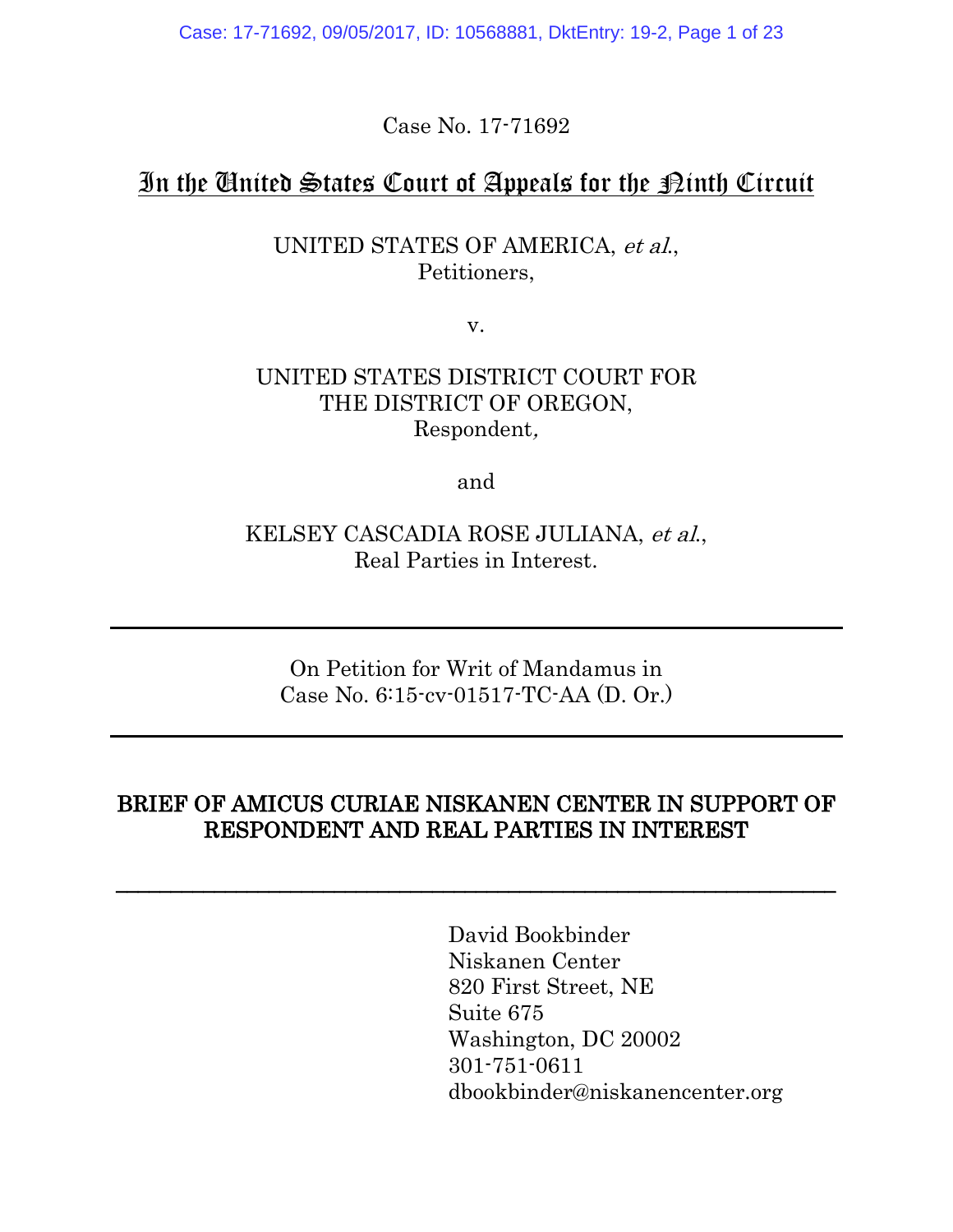## CORPORATE DISCLOSURE STATEMENT

Pursuant to Rule 26.1 of the Federal Rules of Appellate Procedure, Niskanen Center states that it does not have a parent corporation and that no publicly-held companies hold 10% or more of its stock.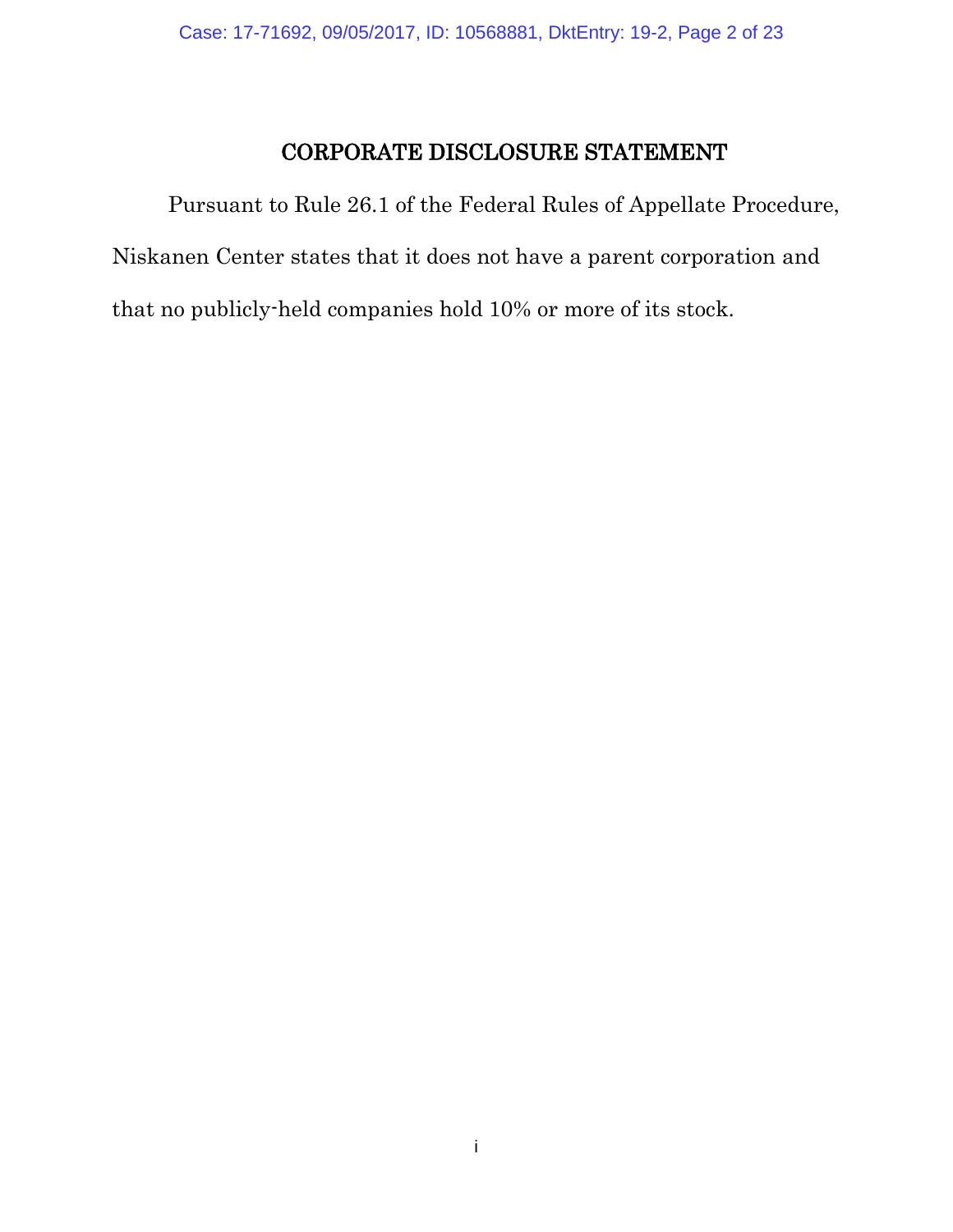# TABLE OF CONTENTS

## **Page**

|                                                                                                                                                       | $\mathbf{i}$            |
|-------------------------------------------------------------------------------------------------------------------------------------------------------|-------------------------|
|                                                                                                                                                       | $\overline{\mathbf{u}}$ |
|                                                                                                                                                       | $\ldots$<br>111         |
|                                                                                                                                                       | $\mathbf{1}$            |
|                                                                                                                                                       | $\overline{2}$          |
|                                                                                                                                                       | 4                       |
| I. THE FEDERAL GOVERNMENT HOLDS THE                                                                                                                   | 4                       |
| A. The Supreme Court Has Recognized the<br>Federal Government's Public Trust Duties for                                                               | $\overline{4}$          |
| B. The Federal Government Has a Public Trust<br>Duty to Protect the Atmosphere After it Eliminated<br>Private Property Rights to Airspace in Favor of | 9                       |
| II. THE CLEAN AIR ACT DOES NOT DISPLACE THE<br>FEDERAL GOVERNMENT'S ATMOSPHERIC                                                                       | 13                      |
|                                                                                                                                                       | 15                      |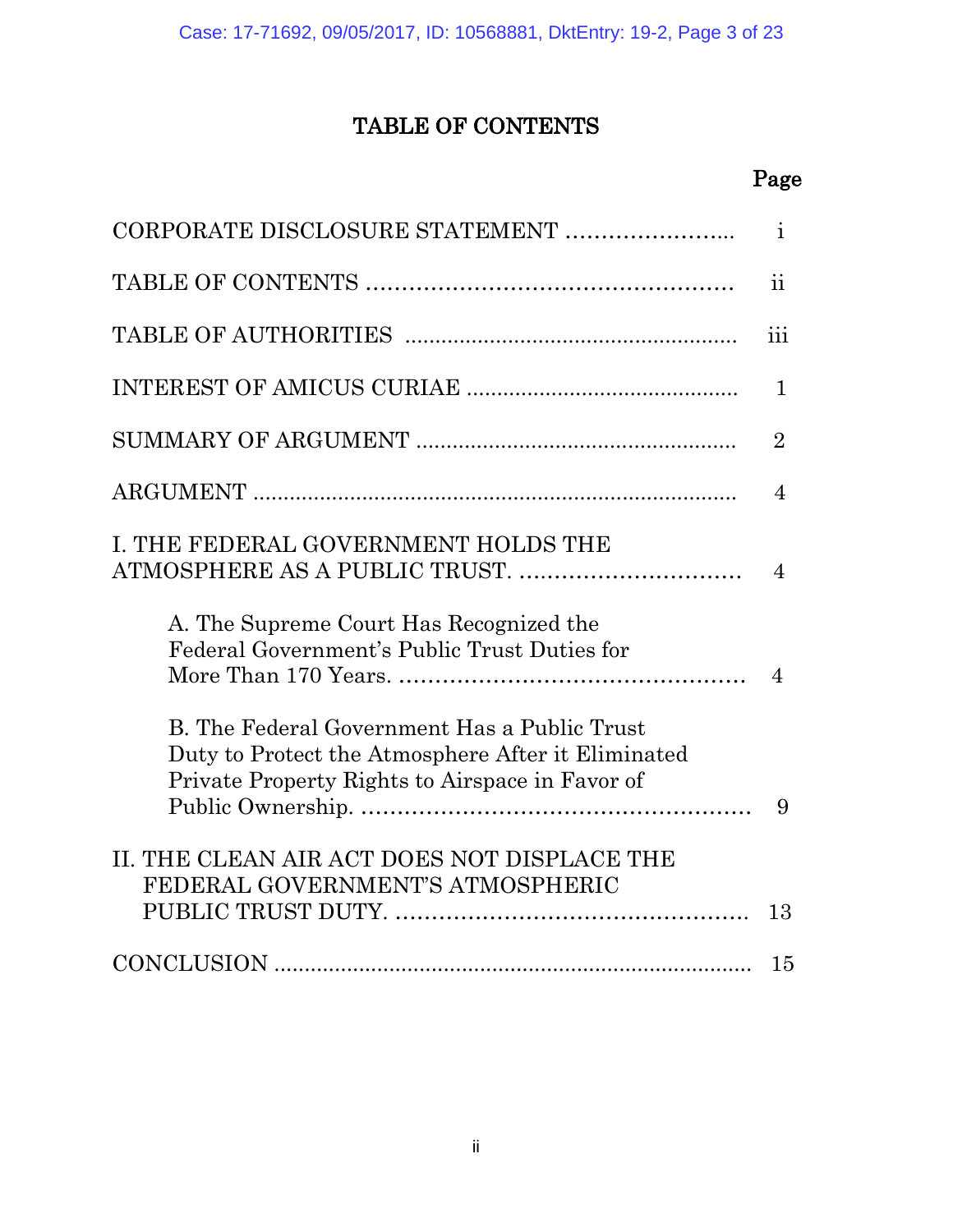### TABLE OF AUTHORITIES

| Page(s)<br><b>CASES</b>                                                                                       |         |
|---------------------------------------------------------------------------------------------------------------|---------|
|                                                                                                               | 13      |
| <i>Borax Ltd. v. Los Angeles, 296 U.S. 10 (1935) </i>                                                         | 8       |
| City of Tulsa v. Comm'rs of the Land Office,                                                                  | 8       |
|                                                                                                               | 9       |
| <i>EPA v. EME Homer City Gen.</i> , 134 S. Ct. 1584 $(2014)$                                                  | 13      |
| Illinois Central Railroad Co. v. Illinois, 146 U.S. 387 (1892)                                                | 12      |
| Johnson v. Curtiss Northwest Airplane Corp.,<br>Minn. Dist. Ct. (1923), reported in Aviation Cases (New York, |         |
| Knight v. United States Land Association,                                                                     | 3, 7    |
|                                                                                                               |         |
|                                                                                                               | 13      |
| Oregon ex rel. State Land Bd. v. Corvallis                                                                    | 7, 8    |
|                                                                                                               | 5, 6, 7 |
| <i>PPL Montana, LLC v. Montana, 565 U.S. 576 (2012) </i>                                                      | 8, 9    |
| Smith v. New England Aircraft Co., 270 Mass. $511$ (1930)                                                     | 10      |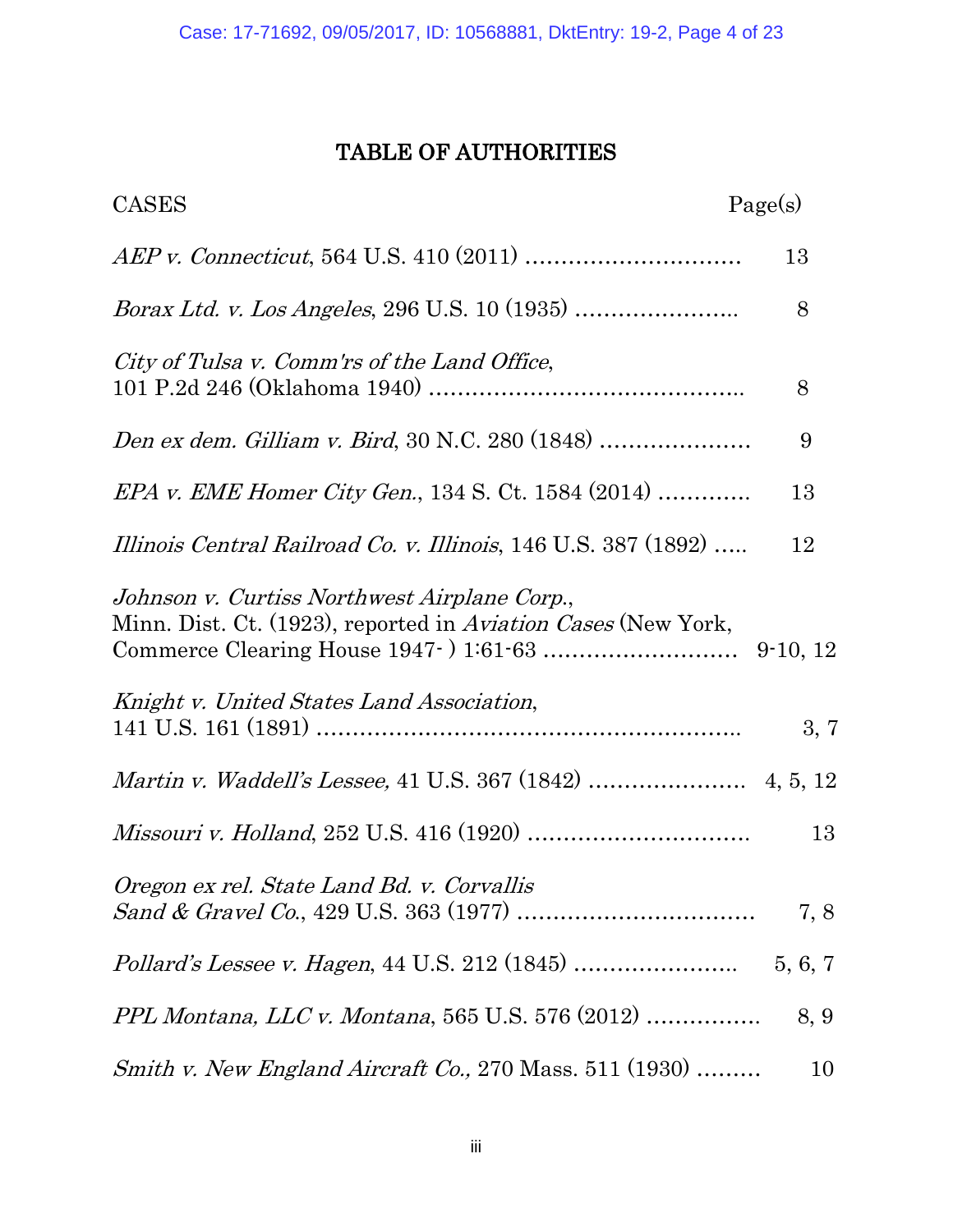| United States v. 1.58 Acres of Land,<br>13                                  |
|-----------------------------------------------------------------------------|
|                                                                             |
| Weber v. Board of Harbor Commissioners, 85 U.S. 57 (1873)<br>$\overline{7}$ |
| <b>STATUTES</b>                                                             |
| Adams-Onis Treaty:<br>$\overline{5}$                                        |
| Air Commerce Act of 1926:                                                   |
| Civil Aeronautics Act of 1938:                                              |
| Federal Aviation Act of 1958:<br>12                                         |
| "Mobile Act" of 1804:<br>Ð                                                  |
| $\overline{5}$                                                              |
| <b>OTHER AUTHORITIES</b>                                                    |
|                                                                             |
| https://www.eia.gov/todayinenergy/detail.php?id=30332<br>$14 - 15$          |
| https://www.eia.gov/dnav/pet/hist                                           |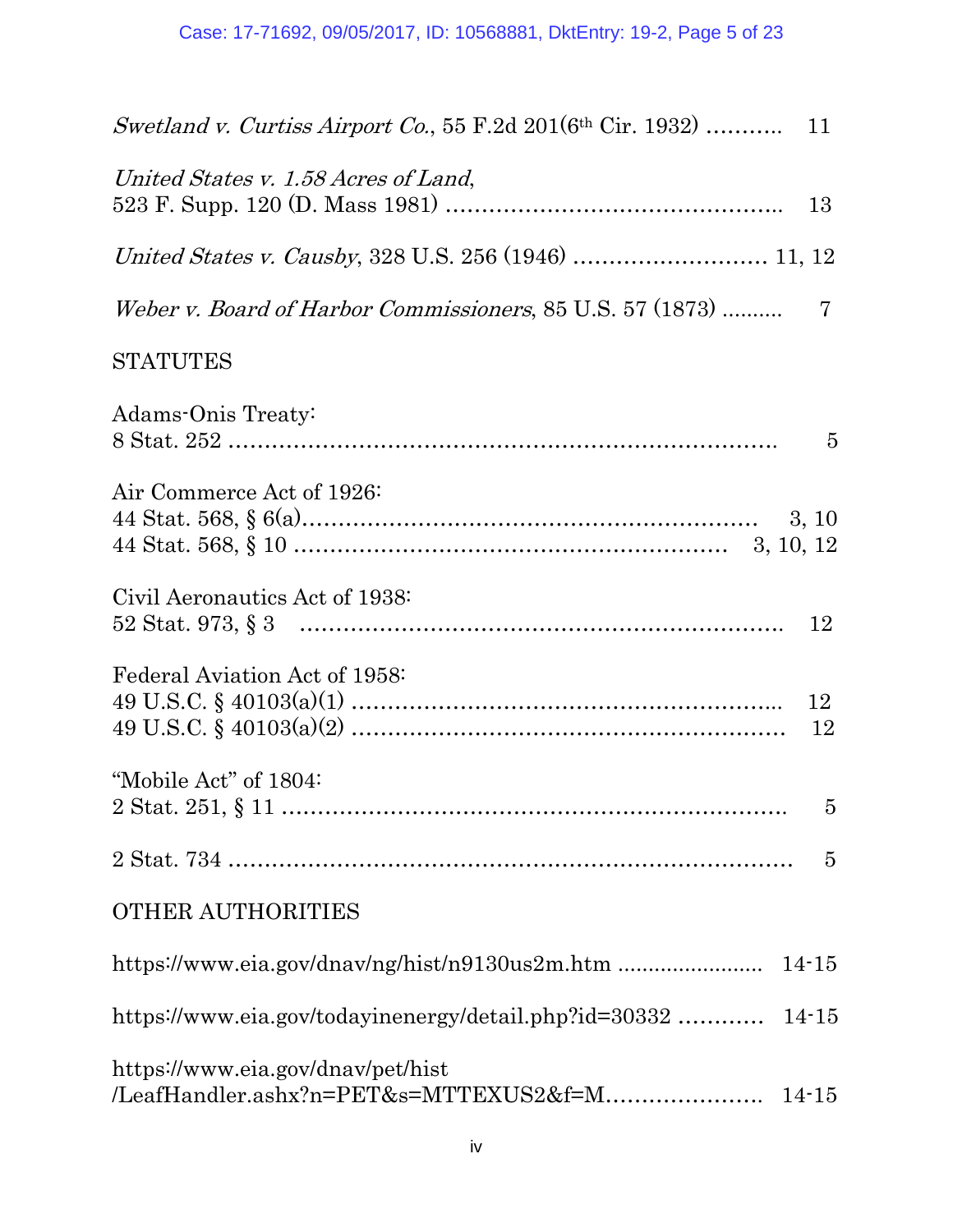| https://www.eia.gov/outlooks/aeo/pdf/appa.pdf                                                                 | 15 |
|---------------------------------------------------------------------------------------------------------------|----|
| https://www.theguardian.com/environment/2016/nov/<br>30/us-fossil-fuel-investment-obama-climate-change-legacy | 15 |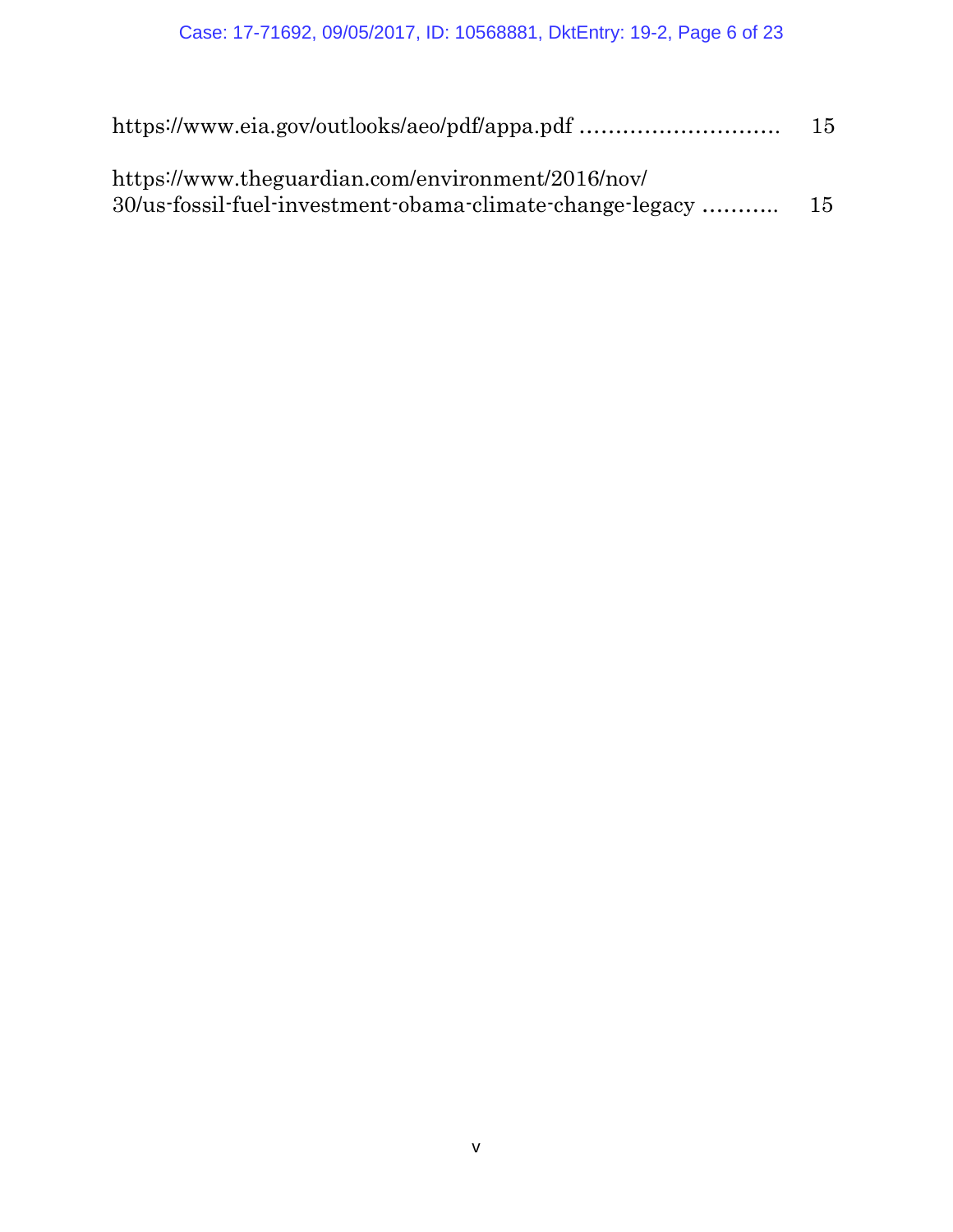#### STATEMENT OF INTEREST OF AMICUS CURIAE<sup>1</sup>

Amicus Niskanen Center is a 501(c)(3) libertarian think tank with a strong interest in securing Americans' rights to their property, and the question whether the public trust doctrine applies to the federal government seriously implicates those rights.<sup>2</sup>

Petitioner United States concedes that the health and real property of all Americans is threatened by global warming, and that global warming is due to human emissions of greenhouse gasses.<sup>3</sup> Answer, ¶¶ 5-8. But having abrogated private property interests in the atmosphere and declared it instead to be public property, the federal government now disclaims any trusteeship duty to properly manage and preserve it. Admitting that atmospheric degradation is a grave threat to all Americans, while denying that it has any responsibility to preserve this resource, is a complete abdication of the federal government's sovereign responsibilities.

<sup>1</sup> No counsel for any party authored any part of this brief, and no party, their counsel, or anyone other than Niskanen has made a monetary contribution intended to fund its preparation or submission.

 $\overline{a}$ 

<sup>2</sup> This brief addresses only the public trust doctrine issue, and Niskanen takes no position on other issues raised in this proceeding.

<sup>3</sup> Libertarian philosophy includes within "property" not only real and personal property, but also each person's body.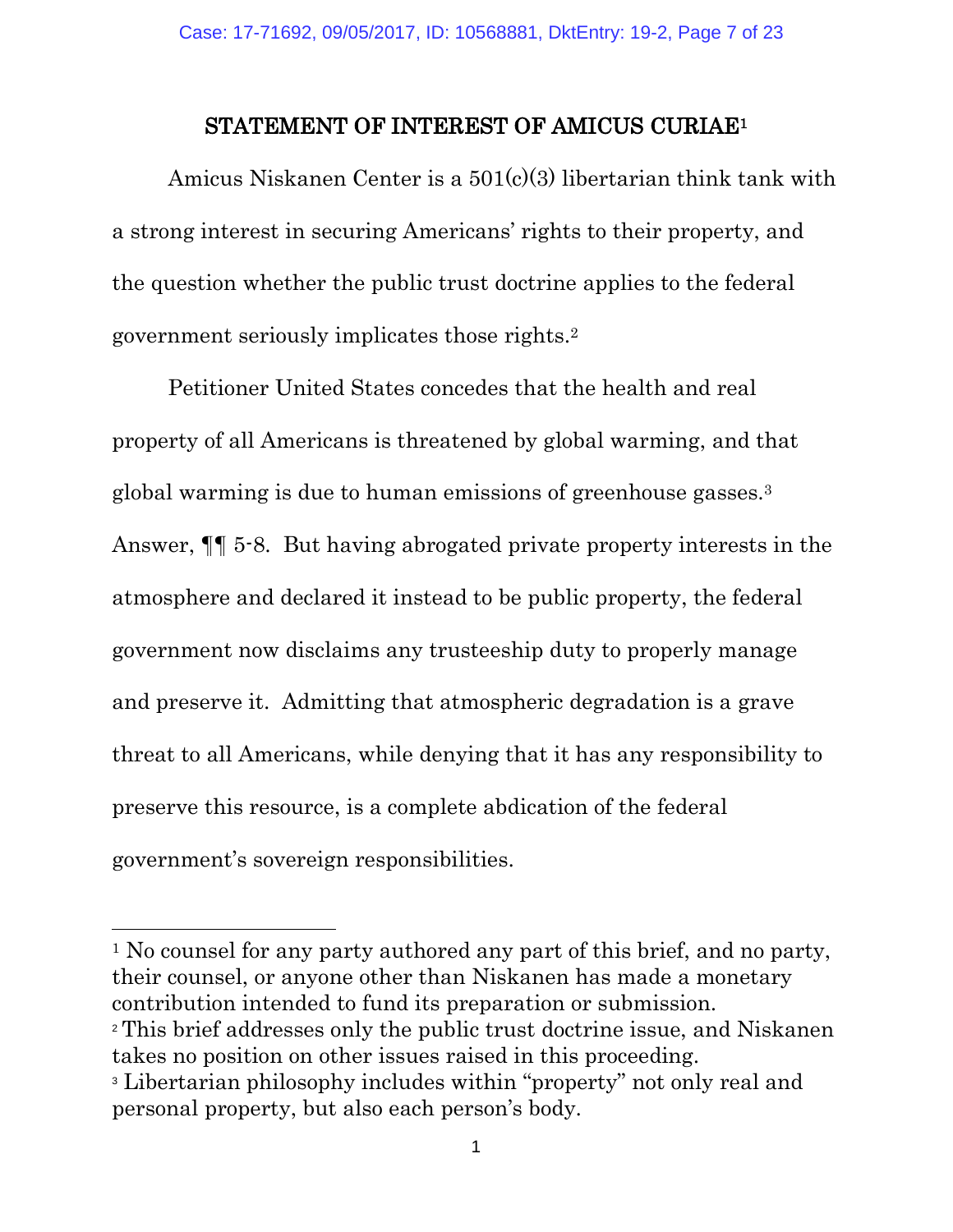#### SUMMARY OF ARGUMENT

The District Court committed no error – let alone "clear error" – in holding that the United States is subject to a public trust duty to protect the atmosphere, and that this remedy is not displaced by the Clean Air Act.

During the 19th and early 20th centuries the Supreme Court was confronted with the federal government's management of the quintessential public trust property – land under tidewaters and navigable waterways – in the territories that were later to become states. Because the original 13 states held all such lands as public trust property, and the Constitution (Article 4, § 3) requires that new states be admitted "on equal footing" with their predecessors, the Court held that new states must enjoy the same rights to those submerged lands within their borders. As a result, the Court found that the United States had an affirmative trust duty to ensure that those territorial trust lands were delivered – intact and unencumbered – to new states.

Holding title to property while under legal obligation to manage it on behalf of, and then transfer title to, a subsequent owner is, indeed, the very essence of trusteeship. And the Supreme Court repeatedly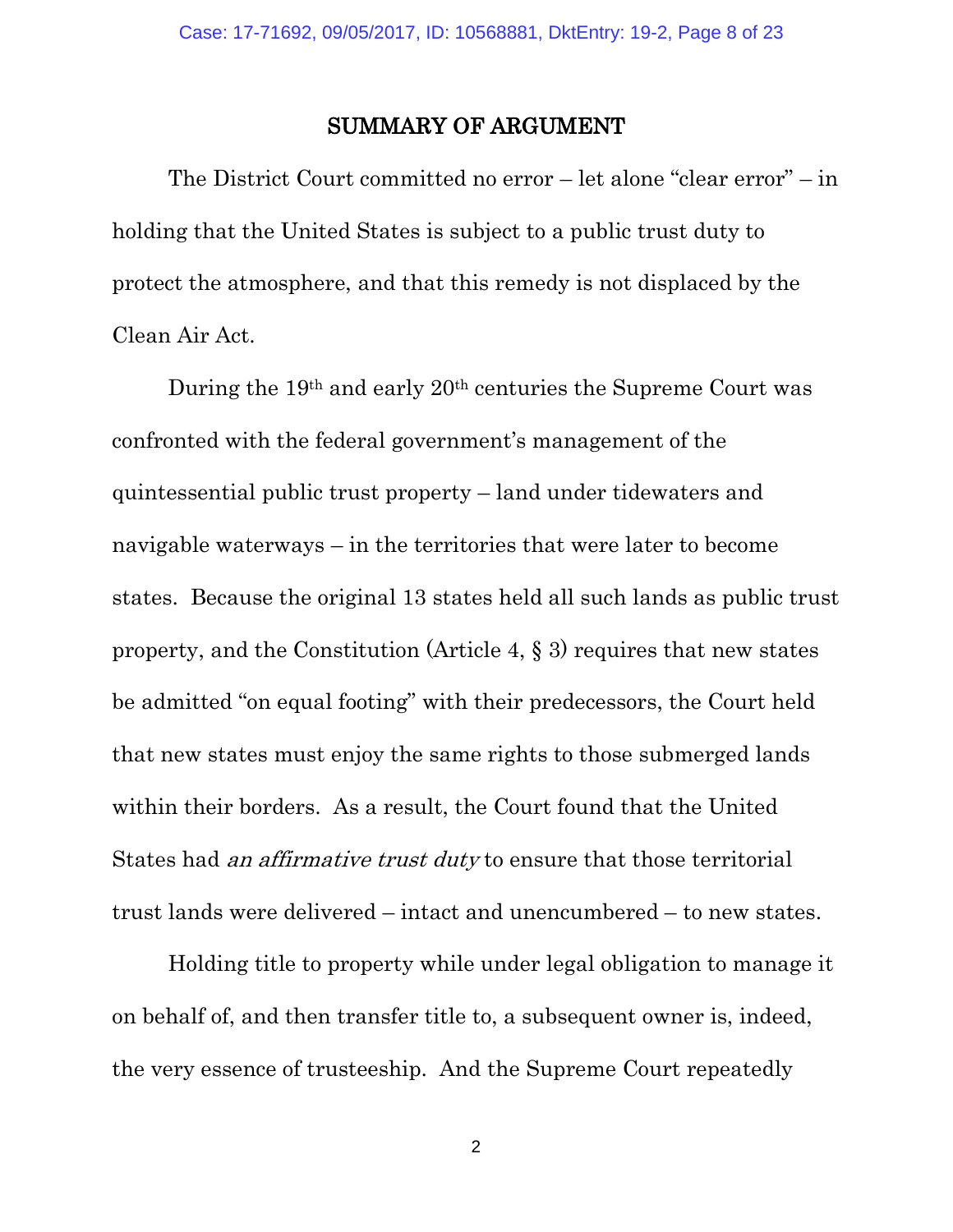held the federal government to precisely that standard, e.g.: "Upon the acquisition of the territory from Mexico the United States acquired the title to tide lands equally with the title to upland; but with respect to the former they held it only in trust for the future States that might be erected out of such territory." Knight v. United States Land Association, 141 U.S. 161, 183 (1891)(emphasis added).

Such federal trust responsibility leaves only the question of whether there is a similar responsibility for the atmosphere. The common-law property right of ownership Cujus est solum ejus est usque ad coelum ("whoever's is the soil, it is theirs all the way to the heavens") was abolished first by practice and then by Congress, which declared as early as 1926 that the federal government has "complete sovereignty" over all airspace, along with a "public right of freedom" to navigate through it. 44 Stat. 568, §§ 6(a), 10. Having nationalized the atmosphere, a trust responsibility to manage it on behalf of all Americans follows.

Nor is this trust responsibility displaced by the Clean Air Act. At an absolute minimum, whatever else the Clean Air Act applies to, it does not govern emissions outside of the United States resulting from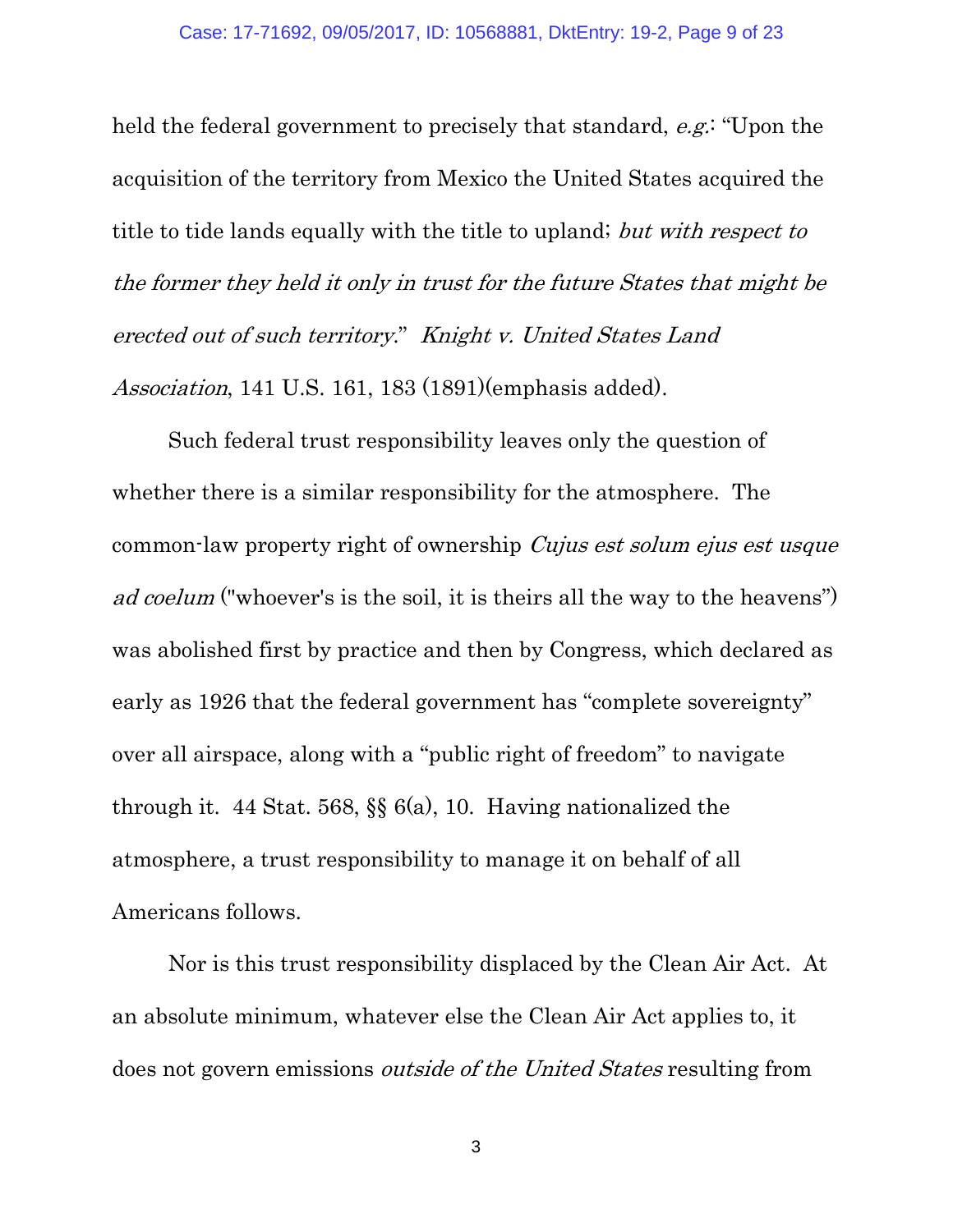burning fossil fuels either exported from the U.S. under federal authorization, or extracted overseas as a result of the U.S. encouraging and subsidizing foreign fossil-fuel development. Those emissions injure the Plaintiffs just as domestic emissions do, and Defendants offer no basis for finding that Congress had displaced any remedy as to those federal actions.

## ARGUMENT

## I. THE FEDERAL GOVERNMENT HOLDS THE ATMOSPHERE AS A PUBLIC TRUST.

## A. The Supreme Court Has Recognized the Federal Government's Public Trust Duties for More Than 170 Years.

Each of the original thirteen states held title to all land beneath navigable waters; after the Revolution, "the people of each state became themselves sovereign; and in that character held the absolute right to all their navigable waters, and the soils under them, for their own common use, subject only to the rights since surrendered by the Constitution." Martin v. Waddell's Lessee, 41 U.S. 367, 410 (1842). The roots of this lay in the common law  $(id. 414)$ :

[F]rom the time of the settlement to the present day, the previous habits and usages of the colonists have been respected, and they have been accustomed to enjoy in common, the benefits and advantages of the navigable waters for the same purposes, and to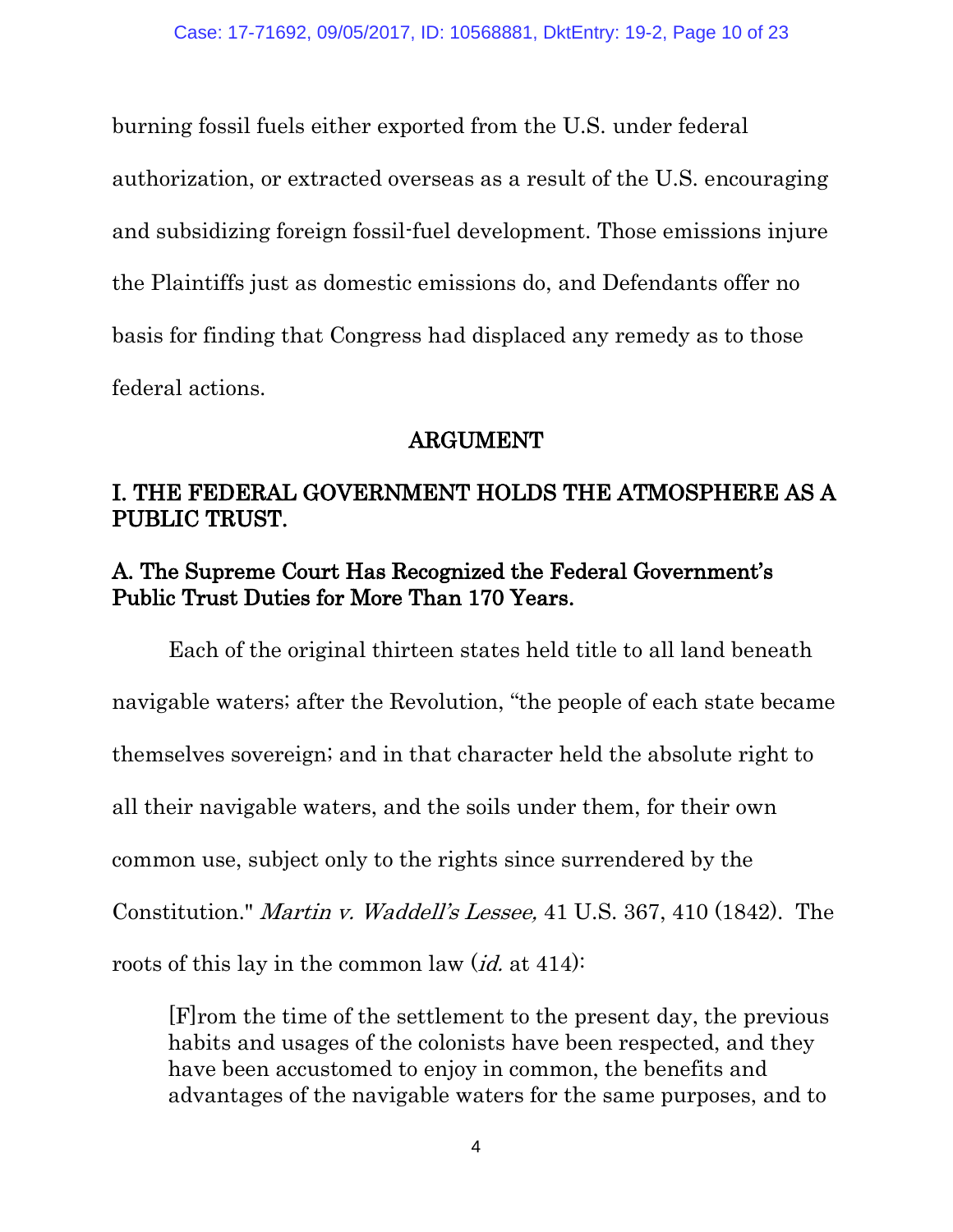the same extent, that they have been used and enjoyed for centuries in England.

In Pollard's Lessee v. Hagen, 44 U.S. 212 (1845), the Supreme

Court was confronted with competing claims for land below the high-

water mark in Mobile Bay, Alabama, which became U.S. territory as

part of the Louisiana Purchase. Id. at 228.4 In 1824 and 1836 Congress

had confirmed title to the parcel in question to Pollard, *(id. p. 219)*, but

when ownership was later disputed, the dispositive issue was whether

the grant from the United States was valid.

Under the "equal footing" doctrine, the disputed land belonged to

the State of Alabama:

 $\overline{a}$ 

In the case of *Martin and others v. Waddell*, 16 Peters, 410, the present chief justice, in delivering the opinion of the court, said: "When the Revolution took place, the people of each state became themselves sovereign; and in that character hold the absolute right to all their navigable waters, and the soils under them for their own common use, subject only to the rights since surrendered by the Constitution." Then to Alabama belong the navigable waters, and soils under them, in controversy in this case, subject to the rights surrendered by the Constitution to the

<sup>4</sup> Perhaps. Claiming it as part of the Louisiana Purchase, the U.S. first asserted sovereignty over it in the "Mobile Act" of 1804 (2 Stat. 251, § 11), a claim disputed by Britain, Spain, and France (the three previous possessors of the Territory), as well as the short-lived Republic of West Florida. Matters were conclusively settled only after the 1813 military occupation of Mobile, formal annexation in 1814 (2 Stat. 734), and the 1819 Adams-Onis Treaty between the U.S. and Spain (8 Stat. 252).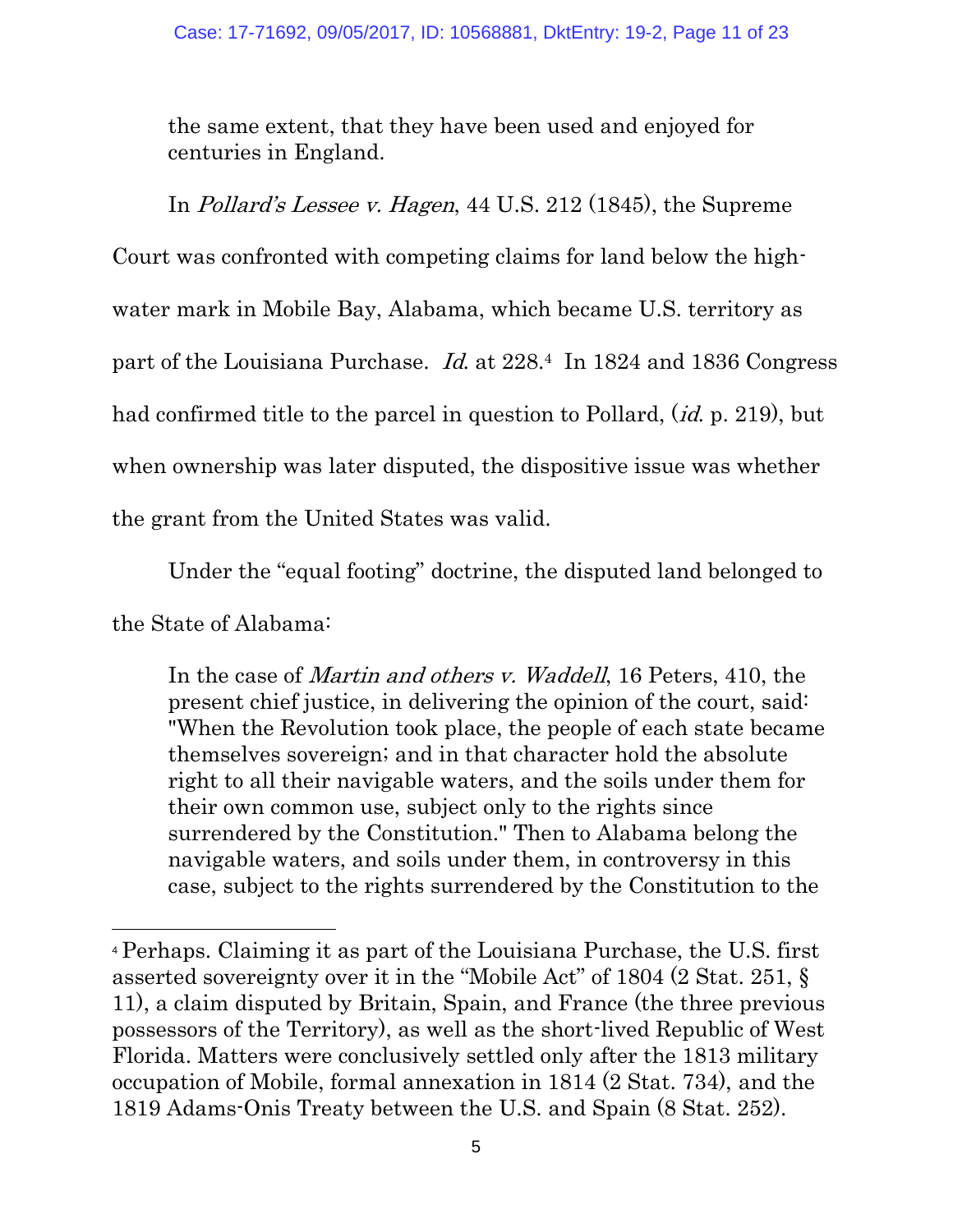United States; and no compact that might be made between her and the United States could diminish or enlarge these rights.

Id. at 229. And because the Constitution required the U.S. to ensure that Alabama had the same sovereign rights over "navigable waters and the soils lying under them" as the original thirteen states, the U.S. necessarily held the Louisiana Territory in trust for the states that would eventually be formed from it: "When the United States accepted the cession of the territory, they took upon themselves *the trust to hold* the municipal eminent domain for the new states, and to invest them with it<sup>[1]</sup>" *Id.* at 222 (emphasis added).<sup>5</sup>

The Court concluded with a concise summary of why the United States held these public trust lands as trustee for new states:

By the preceding course of reasoning we have arrived at these general conclusions: First, The shores of navigable waters, and the soils under them, were not granted by the Constitution to the United States, but were reserved to the states respectively. Secondly, The new states have the same rights, sovereignty, and jurisdiction over this subject as the original states. Thirdly, The right of the United States to the public lands, and the power of congress to make all needful rules and regulations for the sale and disposition thereof, conferred no power to grant to the plaintiffs the land in controversy in this case.

<sup>&</sup>lt;sup>5</sup> "Municipal eminent domain", was shorthand for state sovereignty: "This right of eminent domain over the shores and the soils under the navigable waters, for all municipal purposes, belongs exclusively to the states within their respective territorial jurisdictions[.]" Id. at 230.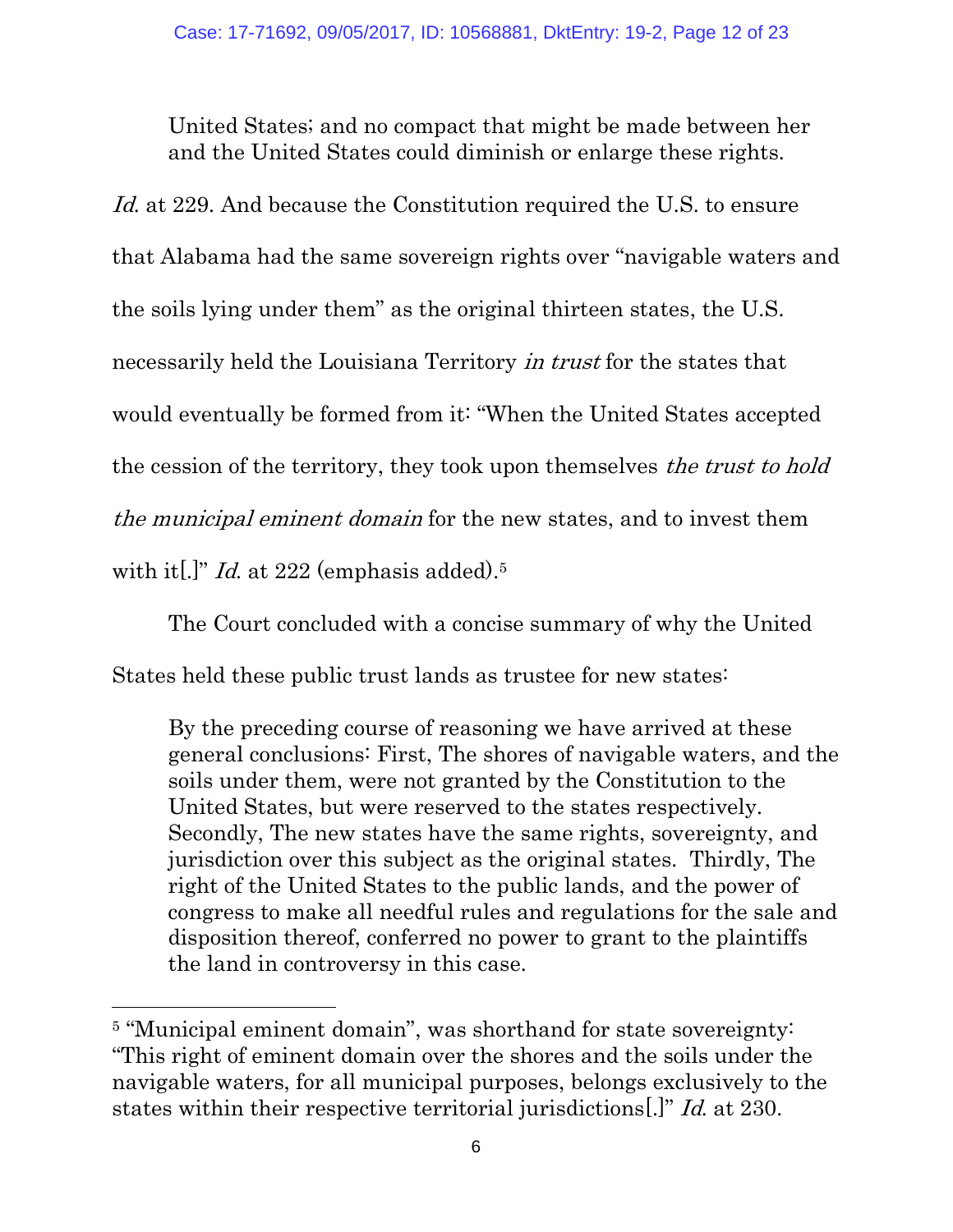Id. at 230. Pollard's Lessee v. Hagen established that, until sovereignty is transferred to a state, the U.S. is trustee over the same public resources, and in the same manner, as states are after the transfer.

The Supreme Court has repeatedly affirmed this doctrine, e.g.,

Weber v. Board of Harbor Commissioners, 85 U.S. 57, 65

(1873)(emphasis added)("Although the title to the soil under the

tidewaters of the bay was acquired by the United States by cession from

Mexico, equally with the title to the upland, they held it only in trust for

the future State"); Knight v. United States Land Association, 141 U.S.

161, 183 (1891)(emphasis added):

It is the settled rule of law in this court that absolute property in, and dominion and sovereignty over, the soils under the tide waters in the original States were reserved to the several States, and that the new States since admitted have the same rights, sovereignty and jurisdiction in that behalf as the original States possess within their respective borders. [Citations omitted.] Upon the acquisition of the territory from Mexico the United States acquired the title to tide lands equally with the title to upland; but with respect to the former they held it only in trust for the future States that might be erected out of such territory.

In Oregon ex rel. State Land Bd. v. Corvallis Sand & Gravel Co.,

429 U.S. 363, 374 (1977) the Court reaffirmed that, "[t]he rule laid down in Pollard's Lessee has been followed in an unbroken line of cases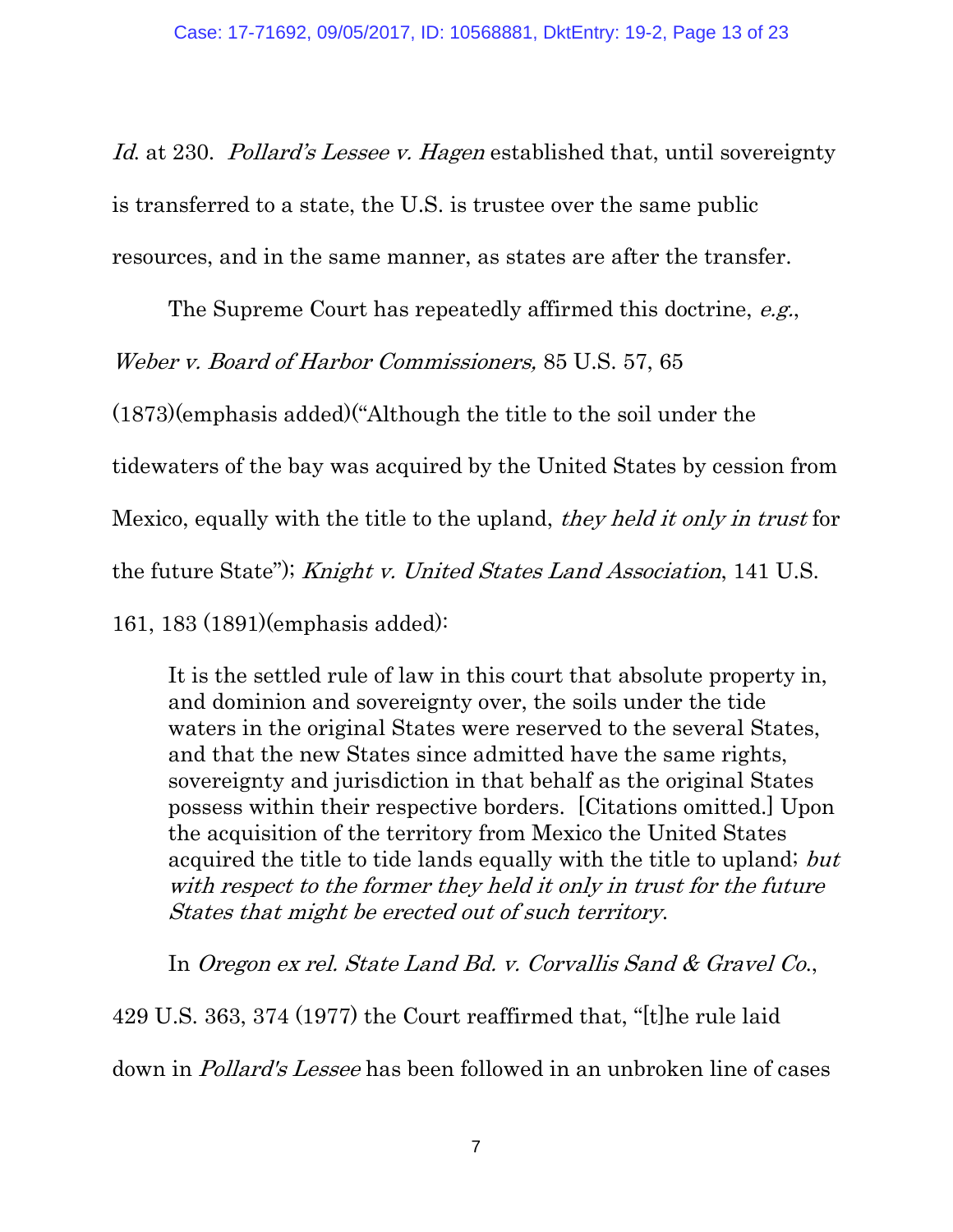which make it clear that the title thus acquired by the State is absolute so far as any federal principle of land titles is concerned", and noting that Borax Ltd. v. Los Angeles, 296 U.S. 10 (1935) had again reiterated "that if the patent purported to convey lands which were part of the tidelands, the patent would be invalid to that extent since the Federal Government has no power to convey lands which are rightfully the State's under the equal-footing doctrine." *Id.* at 375 (emphasis added).

State courts have also recognized this federal trust responsibility:

It was settled long ago that the ownership of the navigable waters and the soil under them in all the territory embraced in the Louisiana Purchase was held in trust by the federal government, and, as each of the states was created, such ownership, within the boundaries of such state, passed to it, and the absolute right to the soil under such waters is in the state subject to the public rights and the paramount power of Congress over navigation, and that such ownership extends to the high water mark.

City of Tulsa v. Comm'rs of the Land Office, 101 P.2d 246, 248

(Oklahoma 1940) (emphasis added).

That PPL Montana v. Montana, 565 U.S. 576, 603 (2012), referred to the public trust doctrine as a matter of state law is entirely consistent with these cases, because none of the relevant events in PPL Montana took place before the federal government transferred to the

State of Montana sovereignty over the riverbeds at issue. PPL Montana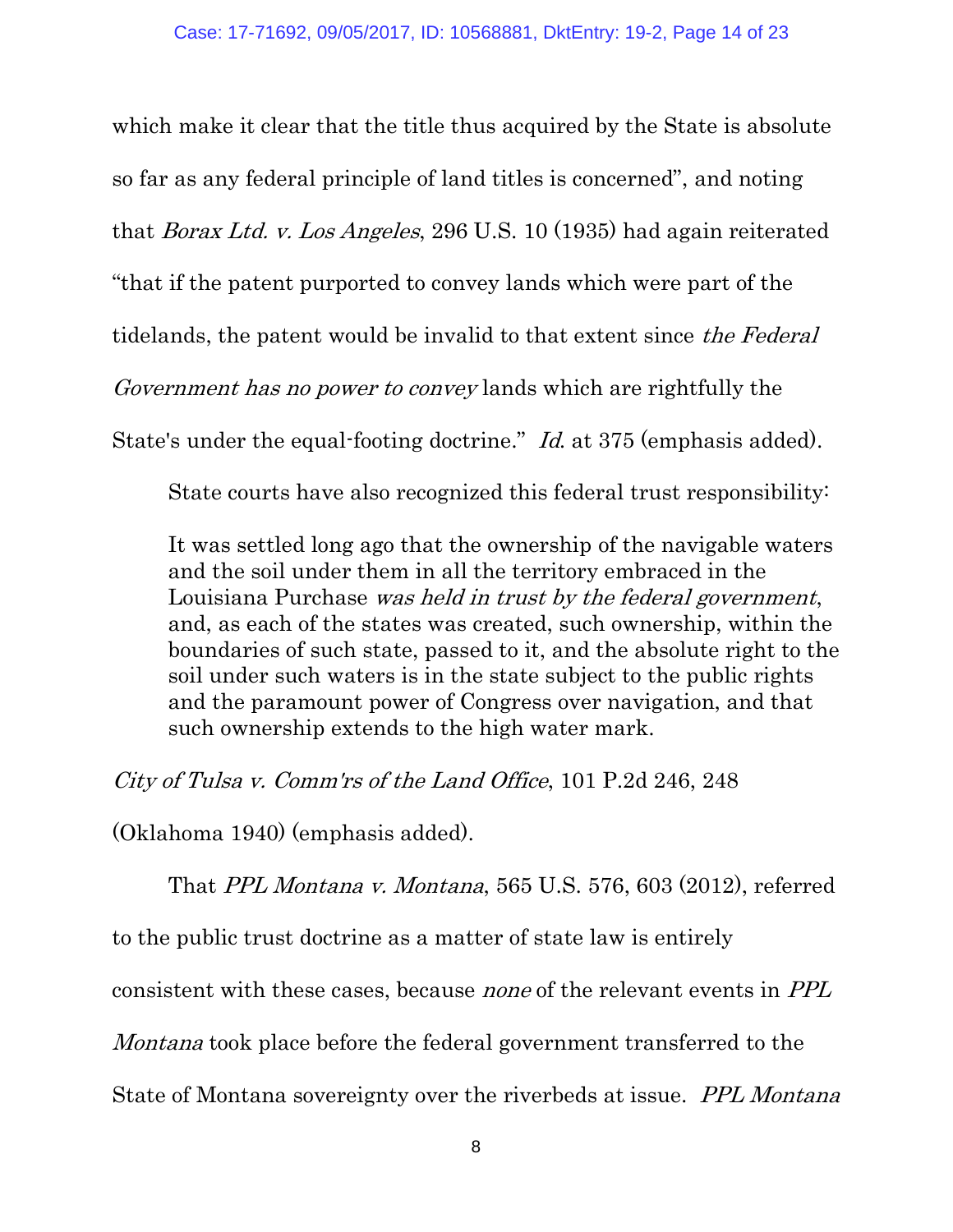concerned actions that began in 1891 (id. at 586), two years after Montana became a state in 1889. Because PPL did not claim that the federal government had granted it any rights to the riverbeds while administering the Territory of Montana, the federal government's public trust responsibilities were simply not an issue.

## B. The Federal Government Has a Public Trust Duty to Preserve the Atmosphere After It Eliminated Private Property Rights to Airspace in Favor of Public Ownership.

Just as the public trust doctrine was grounded in the common law, so were property owners' rights to the air above their land: "The ownership of land is not confined to its surface, but extends indefinitely, downwards and upwards. *Cujus est solum, ejus est usque ad coelum*, 2 Black. Com. 18." Den ex dem. Gilliam v. Bird, 30 N.C. 280, 284 (1848).

While the *ad coelum* doctrine served well when aerial disputes concerned tree limbs and roof gables overhanging property lines, it did not survive the Wright Brothers. In the very first recorded U.S. case dealing with a trespass claim against an airplane, the court rejected ad coelum in refusing to enjoin flights over the plaintiff's property:

The upper air is a natural heritage common to all of the people, and its reasonable use ought not to be hampered by an ancient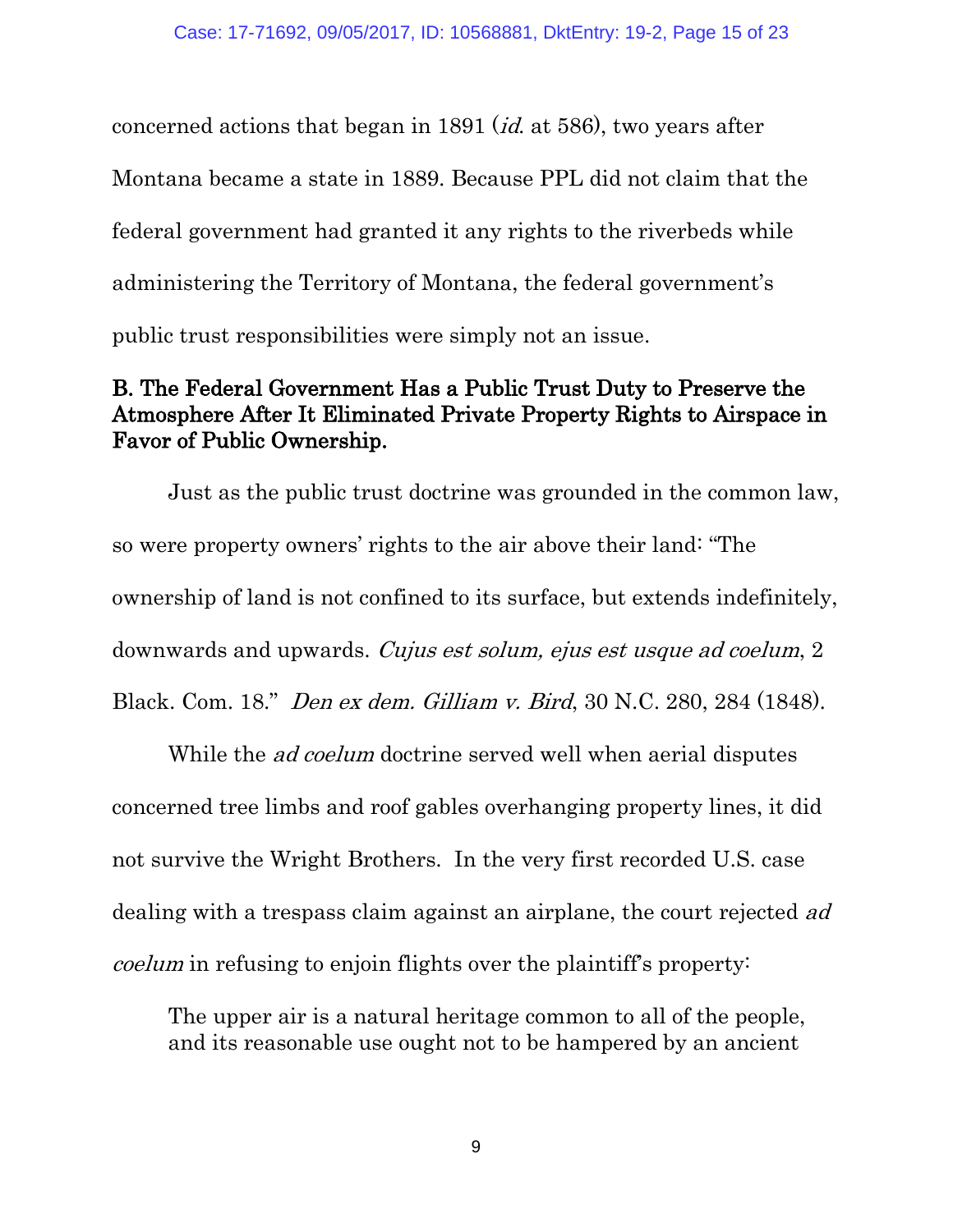artificial maxim of law. Modern progress and great public interests should not be blocked by unnecessary legal refinements.<sup>6</sup>

Congress took its first steps towards nationalizing airspace in the Air Commerce Act of 1926, declaring that the U.S. had "to the exclusion of all foreign nations, complete sovereignty of the airspace over the lands and waters of the United States." 44 Stat. 568, § 6(a). It then effectively eliminated ad coelum by defining "navigable airspace" as airspace "above the minimum safe altitudes" (as determined by the Secretary of Commerce), and declaring that such navigable airspace "shall be subject to a public right of freedom of interstate and foreign air navigation". *Id.* § 10. Henceforth, private ownership of the air would extend only up to whatever height the Secretary determined was the "minimum safe altitude" for aviation, soon established at 500 feet.<sup>7</sup>

<sup>6</sup> Johnson v. Curtiss Northwest Airplane Corp. (Minn. Dist. Ct. 1923), reported in Aviation Cases (New York, Commerce Clearing House 1947 - ) 1:61-63; quoted in Banner, Stuart, Who Owns the Air, Harvard University Press 2008, pp.123-124.

<sup>7</sup> While the statutory limitation to "interstate and foreign air navigation" reflected Congressional concern as to the extent of its Commerce Clause power, state courts and legislatures were quick to adopt the federal rule of navigable airspace (above 500 feet) as the vertical extent of the ad coleum doctrine. See Smith v. New England Aircraft Co., 270 Mass. 511, 519-520, 525-526 (1930).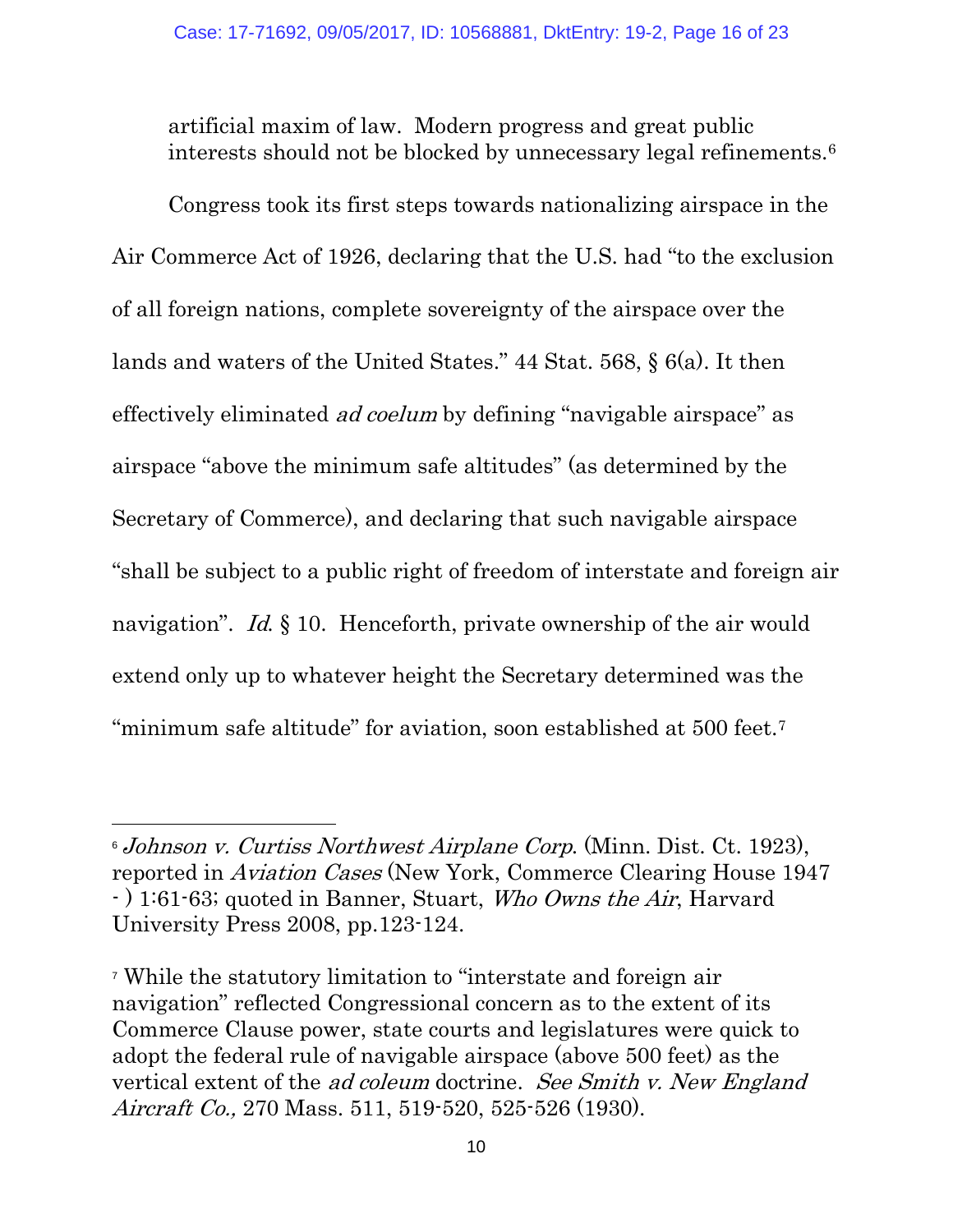Even the 500-foot property limit did not survive long. In Swetland v. Curtiss Airport Co., 55 F.2d 201, 203 (6th Cir. 1932), the court curtly dismissed the ad coelum doctrine, noting that no case "undertakes to define the term 'ad coelum', if indeed that term is one of constancy or could be defined." Instead, ownership would extend only so far as "the surface owner may reasonably expect to occupy the air space for himself", which would "be determined upon the particular facts of each case." Id.

Ad coelum's ultimate demise came in United States v. Causby, 328 U.S. 256, 260-261(1946)(footnote omitted):

It is ancient doctrine that at common law ownership of the land extended to the periphery of the universe  $\cdot$  Cujus est solum ejus est usque ad coelum. But that doctrine has no place in the modern world. The air is a public highway, as Congress has declared... To recognize such private claims to the airspace would clog these highways, seriously interfere with their control and development in the public interest, and transfer into private ownership that to which only the public has a just claim.

Instead of ad coelum, "[t]he airspace, apart from the immediate reaches above the land, is part of the public domain." Id. at 266. Echoing Swetland, the Court said it "need not determine at this time what those precise limits are" (id.), but repeated military overflights at 83 feet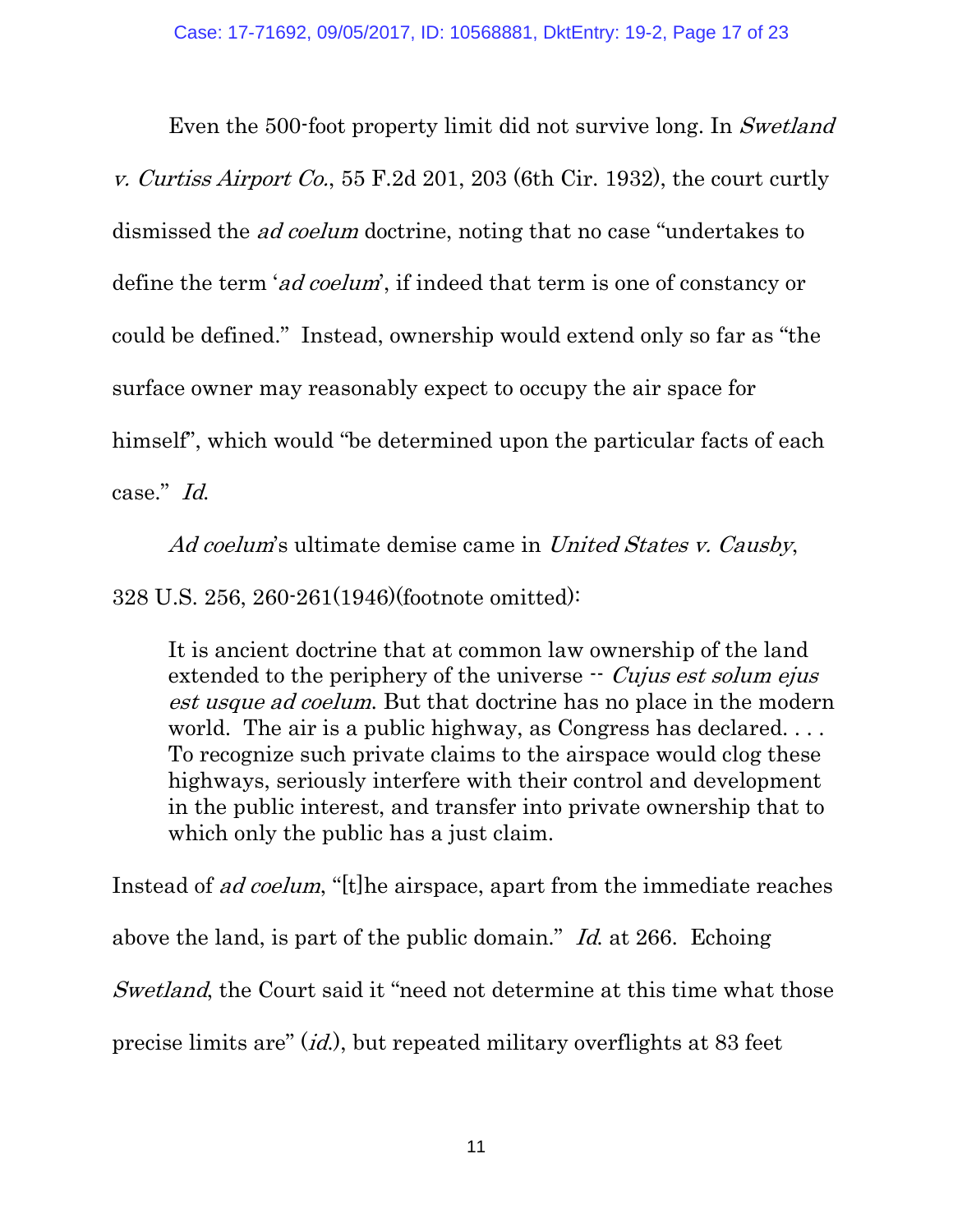above Causby's chicken farm constituted a taking of his property in those "immediate reach" above his land.

In sum, the Aviation Age eliminated private ownership of the skies in favor of *public ownership*, whether that ownership is phrased as "a natural heritage common to all of the people" (Johnson v. Curtiss Northwest, supra at note 6), a "public right of freedom" to it (Air Commerce Act of 1926, 44 Stat. 568, § 10), a "public right of freedom to transit" in it (Civil Aeronautics Act of 1938, 52 Stat. 973, § 3), part of the "public domain" (Causby, supra), "exclusive sovereignty" over U.S. airspace, with a "public right of transit" (Federal Aviation Act of 1958, codified at 49 U.S.C. §  $40103(a)(1)$ ,  $(a)(2)$ ), etc.

These statements just as easily describe public trust property in navigable waters: the sovereign people "hold the absolute right to all their navigable waters and the soils under them for their own common use." Martin v. Waddell's Lessee, 42 U.S. at 410; "The soil under navigable waters being held by the people of the State in trust for the common use and as a portion of their inherent sovereignty", Illinois Central Railroad Co. v. Illinois, 146 U.S. 387, 459 (1892).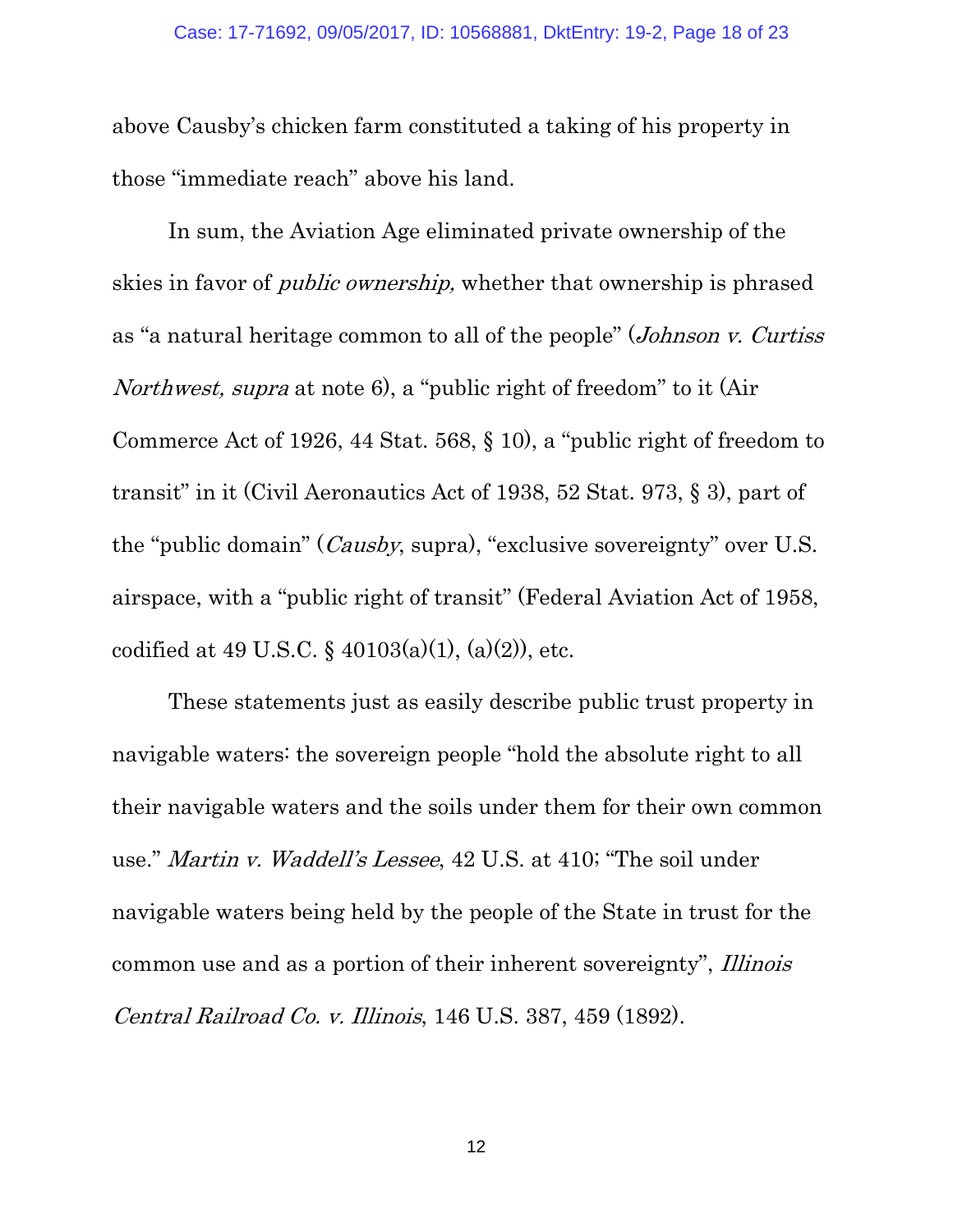If the U.S. or a sovereign state holds navigable waters and the lands beneath them in trust for common use, there is no plausible reason why the U.S. (and perhaps the states) do not have the same trust duty over the air: there is no principled distinction between exclusive sovereignty over those submerged lands for the common use of all citizens on the one hand, and exclusive sovereignty over the air for the common use of all citizens on the other.<sup>8</sup>

## II. THE CLEAN AIR ACT DOES NOT DISPLACE THE FEDERAL GOVERNMENT'S ATMOSPHERIC PUBLIC TRUST DUTY.

Defendants cite AEP v. Connecticut, 564 U.S. 410, 423-424 (2011) for the proposition that "the Clean Air Act and the EPA actions it authorizes displace any federal common law right to seek abatement of carbon dioxide emissions from fossil-fuel fired power plants." Pet. at 29.

<sup>8</sup> Because air pollution is "heedless of state boundaries" (EPA v. EME Homer City Gen., 134 S. Ct. 1584, 1593 (2014)), exclusive state atmospheric public trust duties (as opposed to a shared federal-state trust, see United States v. 1.58 Acres of Land, 523 F. Supp. 120, 124  $(D,$ Mass 1981)) would be of limited use. As Justice Holmes observed in Missouri v. Holland, 252 U.S. 416, 435 (1920), state efforts to protect migratory birds based on "the presence within their jurisdiction of birds that yesterday had not arrived, tomorrow may be in another State and in a week a thousand miles away" would be unavailing. A fortiori, what is true for birds is equally true for the air they fly in.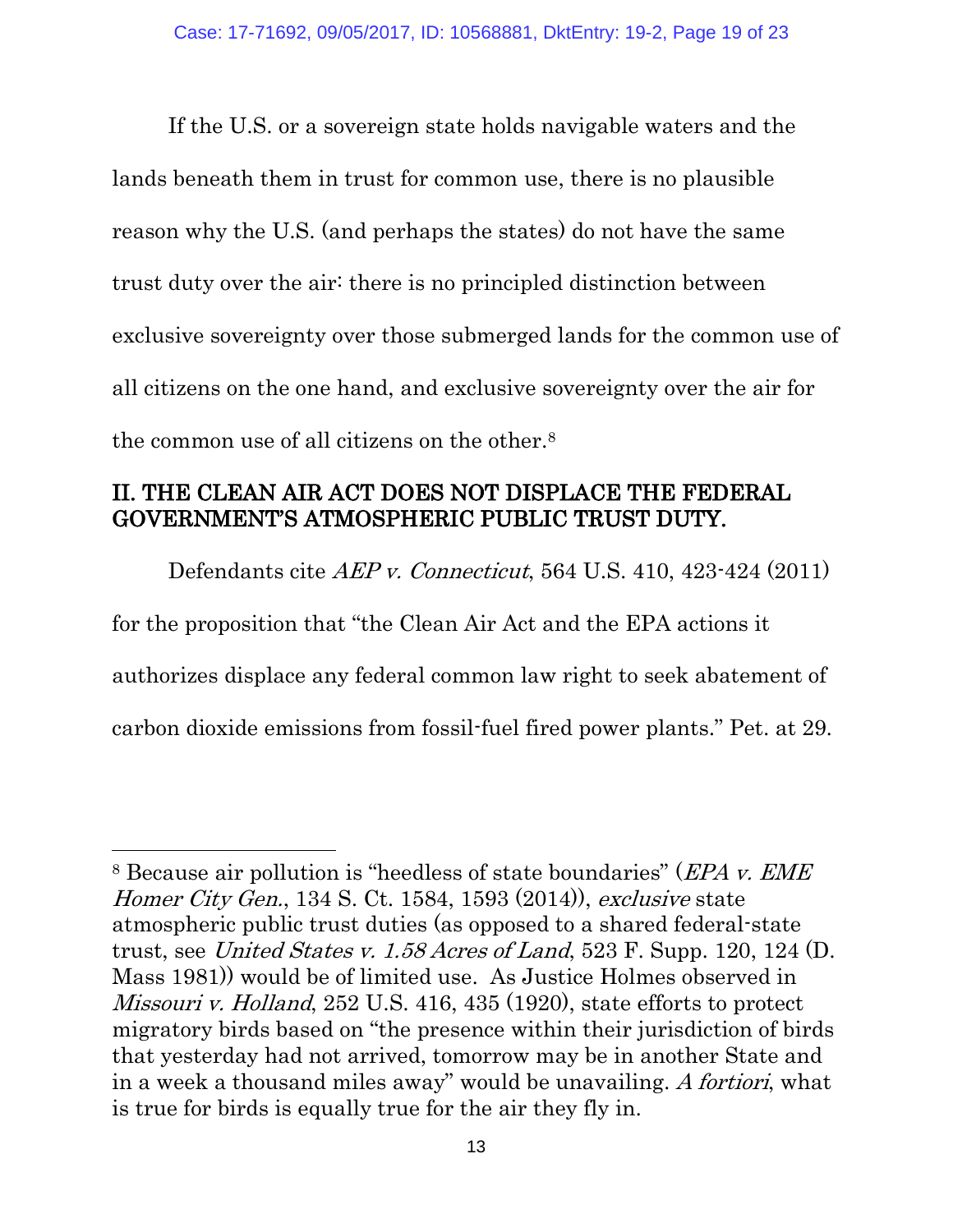The decision below correctly explains why AEP should not be read to displace the federal government's atmospheric public trust duties. Dkt. 83 at 49. But even assuming, *arguendo*, that the Clean Air Act applies as to the domestic emissions at issue here, Defendants offer no argument – nor could they – as to how the Clean Air Act displaces remedies as to federal actions resulting in *overseas* emissions, which are simply not subject to that statute, e.g., Export-Import Bank financing of overseas fossil-fuel projects (Amended Complaint, "AC", ¶ 177), Department of Energy LNG export authorizations (AC ¶ 107); Department of Commerce crude oil export authorizations (AC  $\P$  119(c)), etc. These federal actions result in greenhouse gas emissions which are not subject to the Clean Air Act, and are prominently featured as sources of Plaintiffs' injuries, e.g. AC ¶¶ 7, 9, 11, 22, 96, 99, 119(b), 121(b), 123(c), 127, 177, 179, 181-184, 192-201, 280, 288-289, 299.

Overseas emissions from U.S. exported fossil fuels are significant. In 2016 alone, U.S. exported 2.3 trillion cubic feet of natural gas, 60 million tons of coal, and 215 million barrels of crude oil.9 When

<sup>9</sup> U.S. Energy Information Administration ("EIA"), available at https://www.eia.gov/dnav/ng/hist/n9130us2m.htm (natural gas); https://www.eia.gov/todayinenergy/detail.php?id=30332 (coal);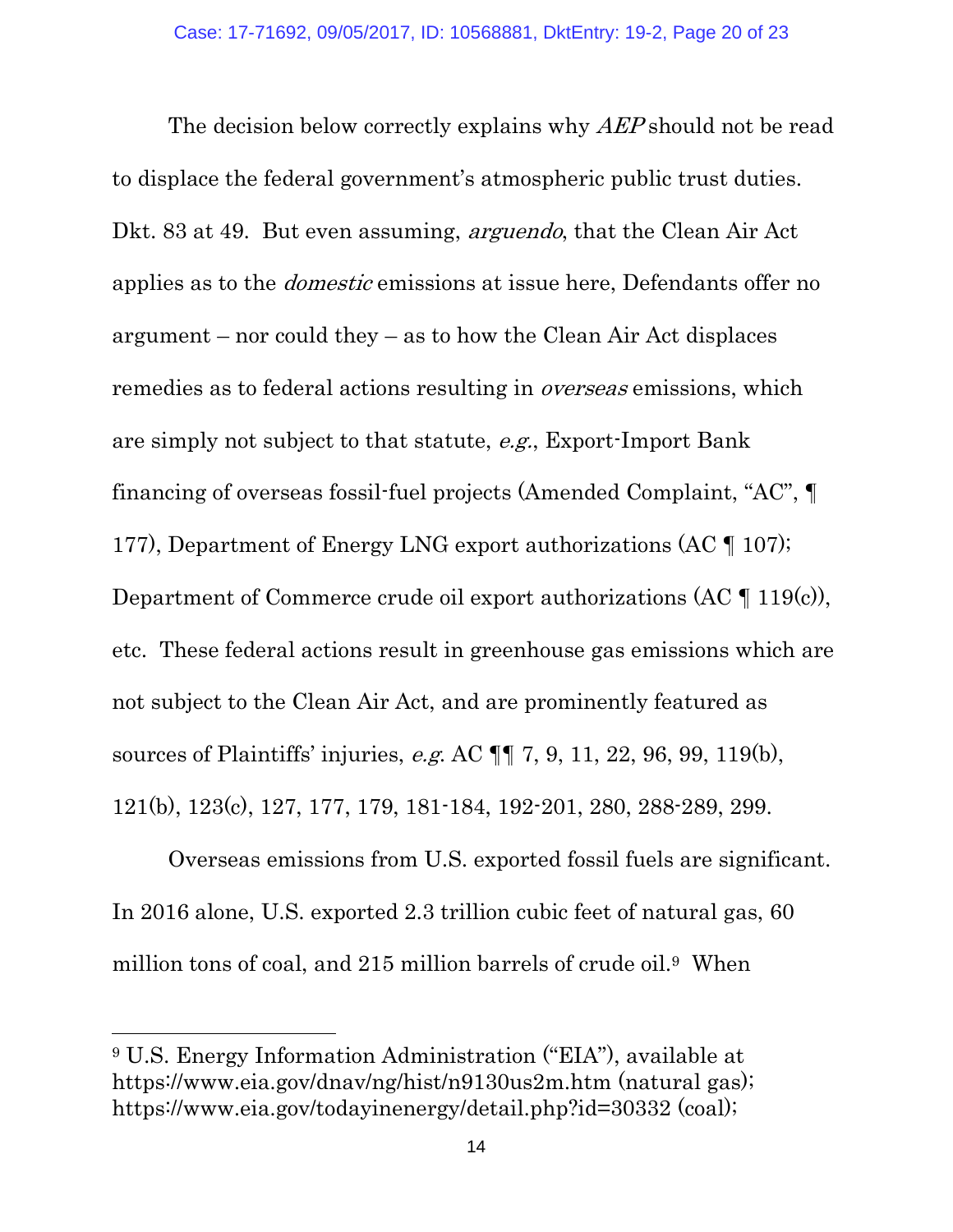combusted, combined these would emit hundreds of millions of tons of CO2. More importantly, these exports are expected to dramatically increase: The U.S. Energy Information Administration's reference case predicts that by 2030 natural gas exports will triple, crude oil exports will increase by 50%, and coal exports will increase by  $12\%$ .<sup>10</sup>

In addition to injuries from these fossil fuel exports, the U.S. has provided tens of billions of dollars in financing for overseas fossil fuel exploration, development and use, which will lead to approximately 2.5 billion tons of CO2 emissions over the next 15 years.<sup>11</sup>

In short, even if the Clean Air Act were to displace those parts of Plaintiffs' public trust claim based on U.S. emissions, a substantial portion of Plaintiffs' claims would still remain to be adjudicated.

## **CONCLUSION**

For the reasons given herein, the Court should deny the Petition.

Respectfully submitted,

s/David Bookbinder

https://www.eia.gov/dnav/pet/hist/LeafHandler.ashx?n=PET&s=MCRE XUS2&f=M (crude oil)(Each last visited 9/5/17.)

<sup>10</sup> U.S. EIA, Annual Energy Outlook <sup>2017</sup>, Appendix A, p. 1, available at https://www.eia.gov/outlooks/aeo/pdf/appa.pdf. (Last visited 9/5/17.) <sup>11</sup> https://www.theguardian.com/environment/2016/nov/30/us-fossil-fuelinvestment-obama-climate-change-legacy. (Last visited 9/5/17.)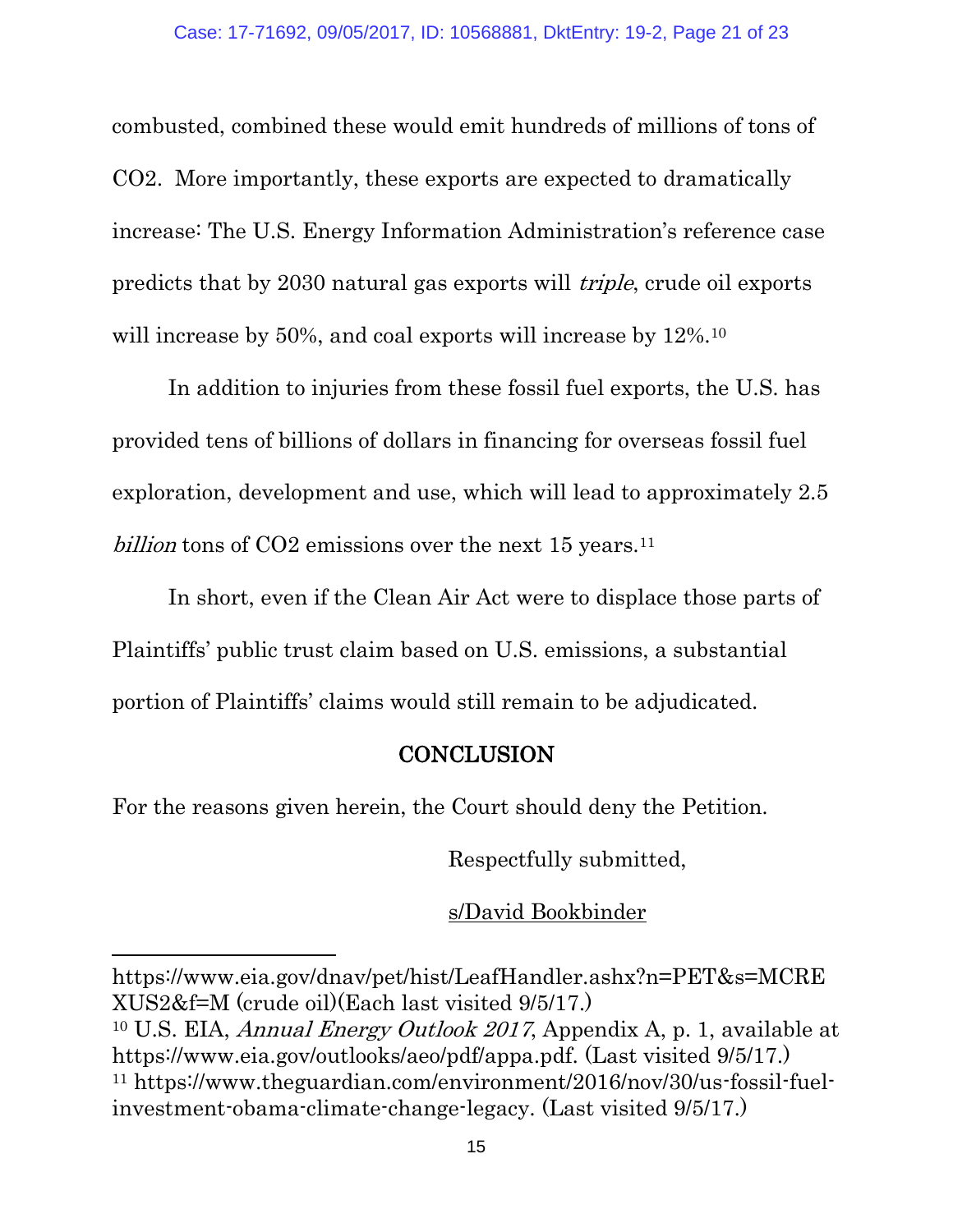Case: 17-71692, 09/05/2017, ID: 10568881, DktEntry: 19-2, Page 22 of 23

David Bookbinder Chief Counsel Niskanen Center 820 First Street, NE Suite 675 Washington, DC 20002 301-751-0611 dbookbinder@niskanencenter.org